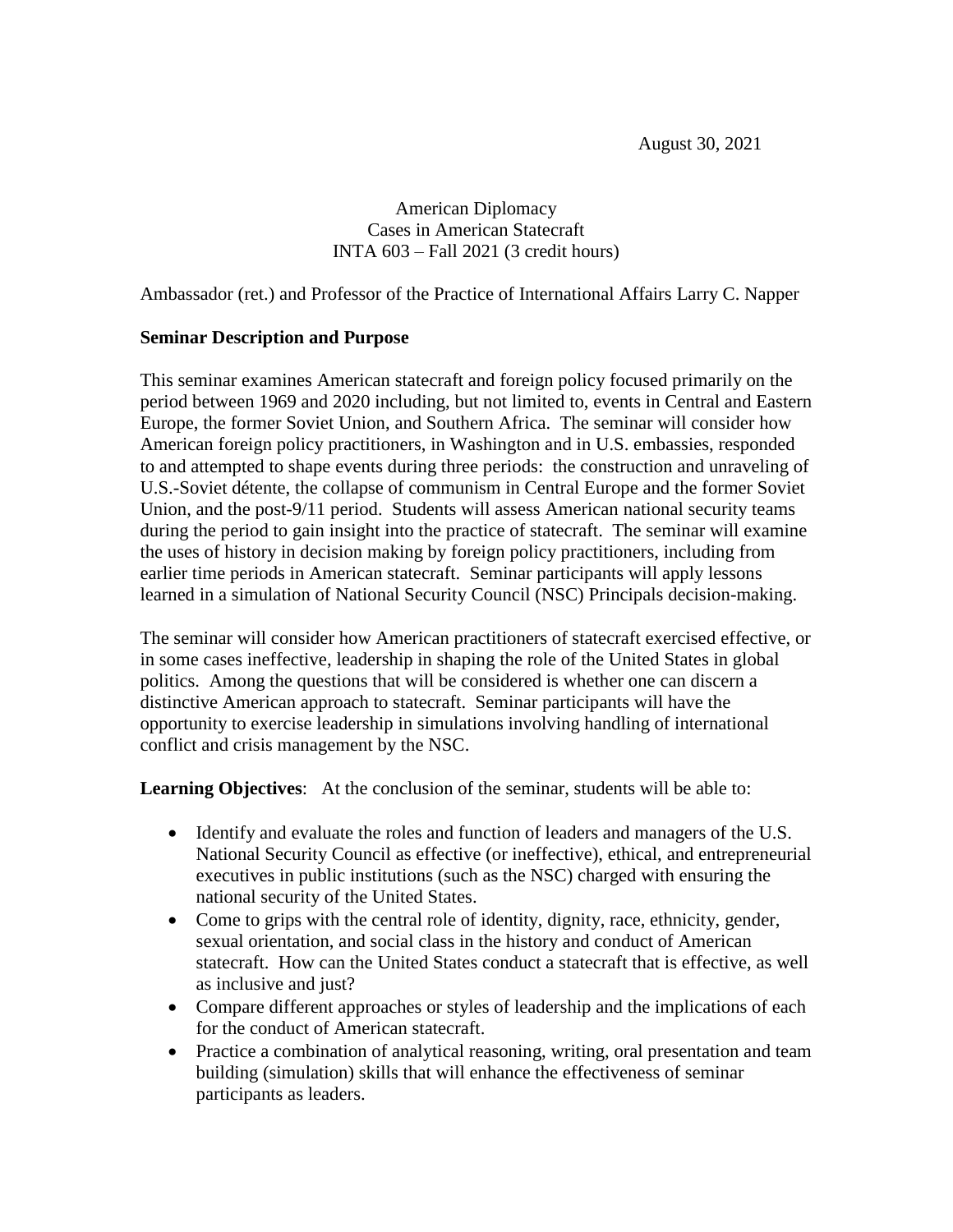#### **Course Requirements**

In order to stress practice as well as theory, students will participate in written and oral exercises and simulations, as well as seminar discussion of the reading. Active participation is essential to successful completion of the seminar. Student attendance in class is essential. **Each unexcused absence from the seminar will result in a .10 penalty assessed on the final course average. Written assignments submitted late or incomplete without the advance permission of the instructor will be assessed a penalty equivalent to a letter grade for the first 24 hours and an additional letter grade penalty for each 24 hours that the assignment is late or incomplete. Papers may be submitted to the instructor personally or by e-mail. Do not leave any paper submitted for a grade in the instructor's distribution box in the faculty area.**

*Assignment #1: Research Paper***.** Seminar participants will submit a research paper (10-15 pages) on topic in American statecraft related to one of the course learning objectives listed above. **Seminar participants should consult with the instructor on the subject of this research paper by week six of the seminar (NLT October 6). Students will submit a one-page research paper plan during week seven of the seminar (on October 13). Guidance for the research paper plan will be provided by the instructor in the seminar during week one. The research paper will count 40% of the course grade**. **The research paper is due November 30 by noon CDT and must be submitted by e-mail.**

*Assignment #2: Student Leadership of Class Discussion on Presidential Statecraft:*  Beginning with week 6 (October 4) students will lead class discussion in the Monday class on the statecraft of an American President during the period 1969-2017. Guidance for leadership of class discussion will be provided by the instructor in week 1. **The grade on leadership of class discussion will count 20% of the course grade.** 

*Assignment #3: Memo to the President***.** Secretaries of State and National Security Advisors regularly offer written advice in memo form to Presidents on critical foreign policy issues. Drawing upon the lessons of statecraft that you learned from the course reading and class discussions, you should prepare a decision memo to the President on a current foreign policy issue of your choice**.** This memo must be submitted to the instructor in accordance with the following schedule:

INTA 603 601 October 20

INTA 603 602 October 27

The grade on this memo will count 20% of the course grade.

*Assignment #4: NSC Principals Simulation*. During the second half of the seminar, participants will prepare and conduct a series of simulated National Security Council meetings in which the NSC considers policy toward a country of important interest to the United States. In preparation for the final NSC meeting, seminar participants will write a memo to the President with recommendations for U.S. policy. **The memorandum is due at week 14 of the seminar (on December 1).** At the simulated NSC meeting **(held**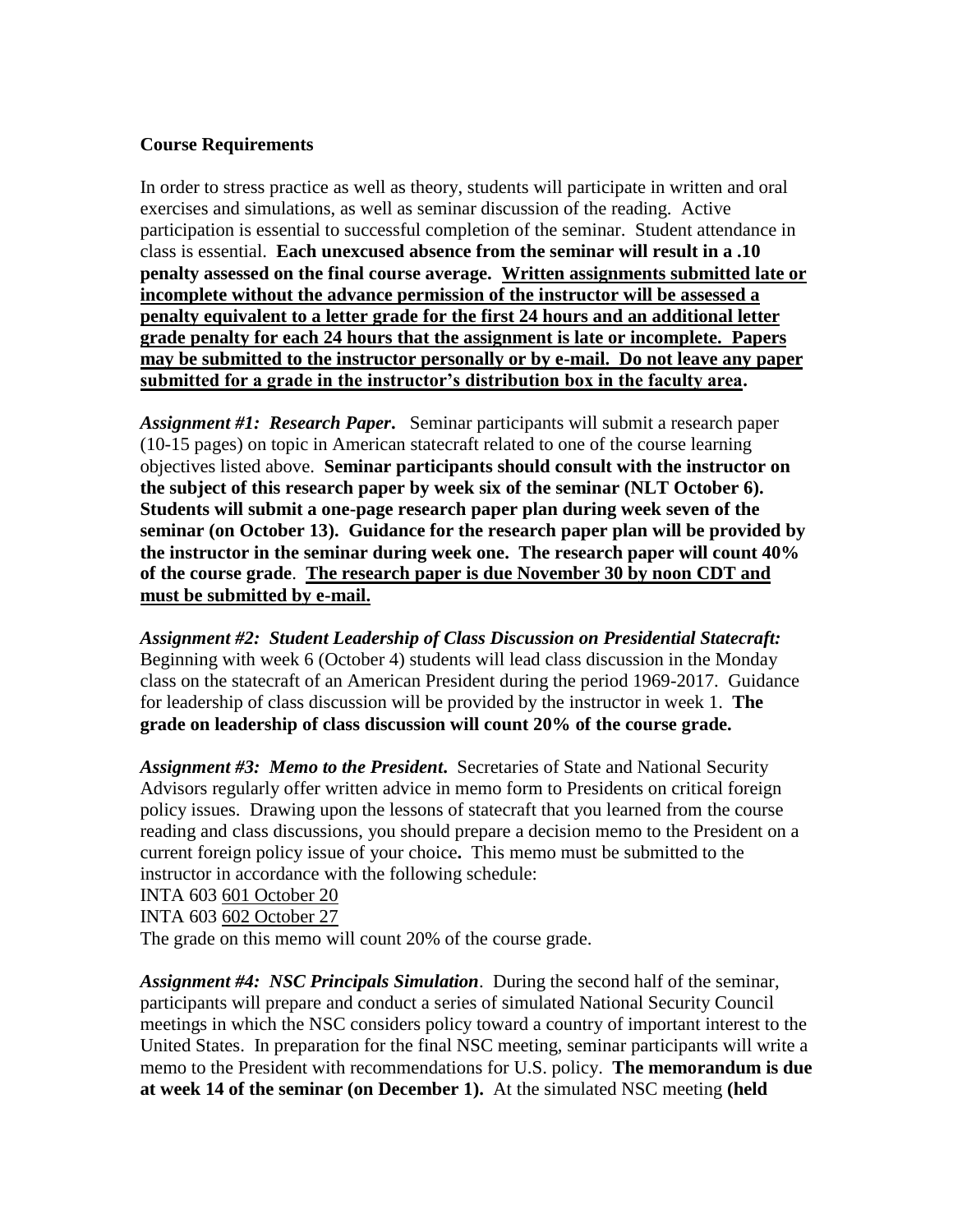**during week 15, December 6),** students will brief the President and then participate in discussion of options. **The memo and participation in the summit simulation will count 20% of the course grade.**

#### **Reading**

The seminar will require reading from a variety of sources, including many of the following works. Titles in **bold** (the first six titles listed below) will be extensively read and are available as e-books through TAMU Libraries. All other assigned readings are on e-reserve through the TAMU library website.

**William J. Burns, The Back Channel: A Memoir of American Diplomacy and the Case for Renewal, New York, Random House, 2019.**

**Robert M. Gates, Exercise of Power: American Failures, Successes, and a New Path Forward in the Post-Cold War World, New York, Alfred A. Knopf, 2020.**

**Tevi Troy, Fight House: Rivalries in the White House from Truman to Trump, Washington, Regnery History, 2020.**

**Chris Whipple, The Gatekeepers: How the White House Chiefs of Staff Define Every Presidency, New York, Crown, 2017.**

**Ivo H. Daalder and I.M. Destler, In the Shadow of the Oval Office: Profiles of the National Security Advisors and the Presidents They Served from JFK to George W. Bush, New York, Simon and Schuster, 2009**.

**Peter W. Rodman, Presidential Command: Power, Leadership, and the Making of Foreign Policy from Richard Nixon to George W. Bush, New York, Alfred A. Knopf, 2009.**

*The following books (in italics) will be a source of some assigned readings and many optional readings throughout the course. Copy of each will be on reserve in PSEL library:*

*Robert B. Zoellick, America in the World: A History of U.S. Diplomacy and Foreign Policy, New York, Twelve, 2020.*

*Eddie S. Glaude Jr., Begin Again: James Baldwin's America and its Urgent Lessons for our Own, New York, Crown, 2020.*

*Anne Applebaum, Twilight of Democracy: The Seductive Lure of Authoritarianism, New York, Doubleday, 2020.*

*Robert Draper, To Start a War: How the Bush Administration Took America into Iraq, New York, Penguin, 2020.*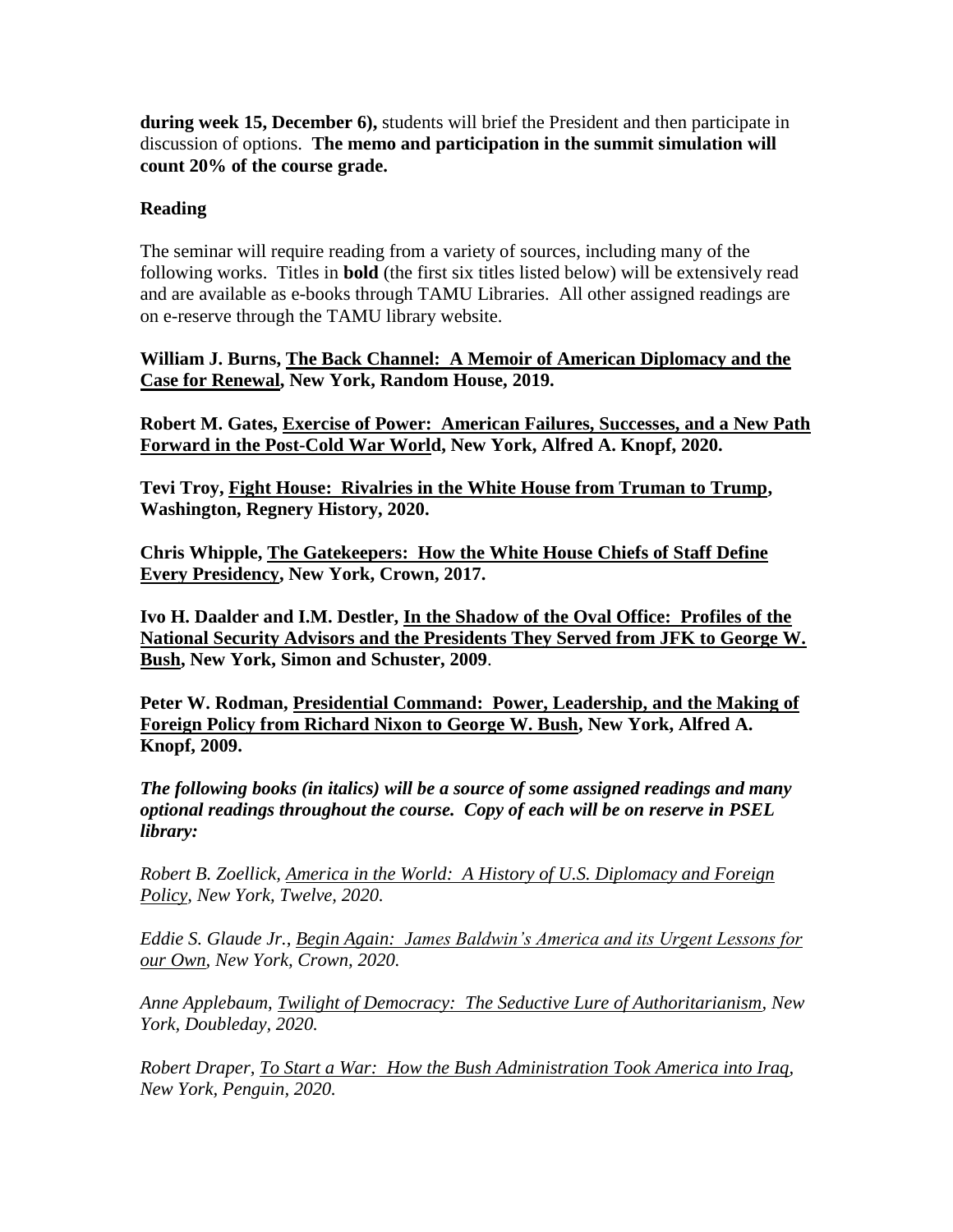*Tracy Campbell, The Year of Peril: America in 1942, New Haven, Yale University Press, 2020.*

*Lennard J. Davis, Enabling Acts: The Hidden Story of How the Americans with Disabilities Act Gave the Largest U.S. Minority its Rights, Boston, Beacon Press, 2015.*

*Michael H. Hunt, Ideology and U.S. Foreign Policy, New Haven, Yale University Press, 2009.*

*John W. Dower, War Without Mercy: Race and Power in the Pacific War, New York, Pantheon Books, 1986.*

*John W. Dower, Cultures of War: Pearl Harbor, Hiroshima, 9-11, Iraq, New York, W.W. Norton, 2010.*

*Francis Fukuyama, Identity: The Demand for Dignity and the Politics of Resentment, New York, Farrar, Strauss, and Giroux, 2018.*

*Condoleezza Rice, Democracy: Stories from the Long Road to Freedom, New York, 12, 2017.*

*Sylvia Bashevkin, Women as Foreign Policy Leaders: National Security and Gender Politics in Superpower America, New York, Oxford University Press, 2018.*

*Robert M. Gates, A Passion for Leadership: Lessons on Change and Reform from Fifty Years of Public Service, New York, Alfred A. Knopf, 2016.*

*John Lewis Gaddis, The Cold War: A New History, New York, The Penguin Press, 2005.*

*Derek Chollet, The Long Game: How Obama Defied Washington and Redefined America's Role in the World, New York, Public Affairs, 2016.*

*Jeremi Suri, The Impossible Presidency: The Rise and Fall of America's Highest Office, New York, Basic Books, 2016.*

*Jeffrey A. Engel, When the World Seemed New: George H.W. Bush and the End of the Cold War, New York, Houghton Mifflin Harcourt, 2017.*

*Dennis Ross, Statecraft and How to Restore America's Standing in the World, New York, Farrar, Strauss, and Giroux, 2007.*

*Joseph S. Nye, The Powers to Lead, New York, Oxford University Press, 2010.*

*David J. Rothkopf, Running the World: The Inside Story of the National Security Council and the Architects of American Power, New York, Public Affairs, 2004.*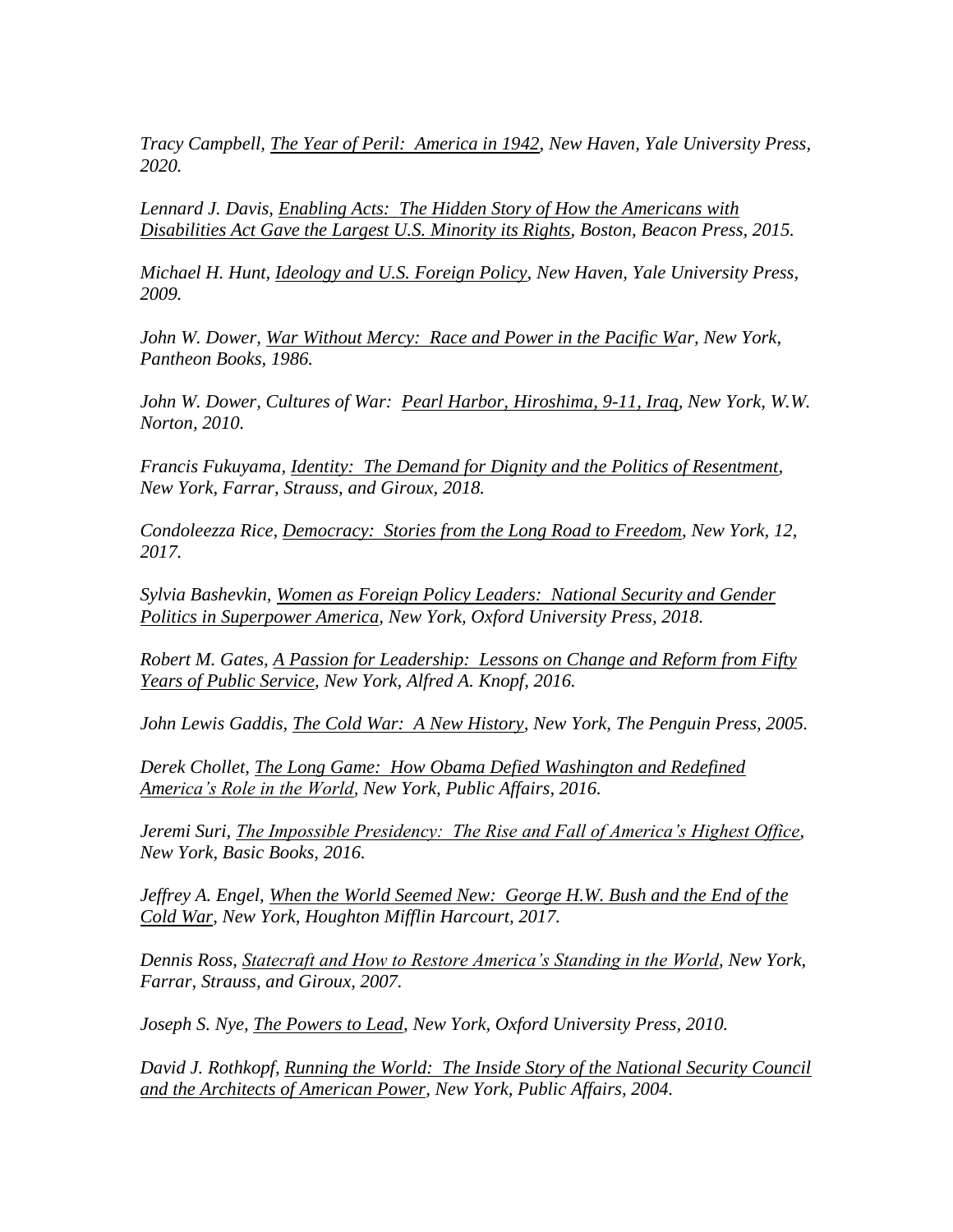*Stephen Sestanovich, Maximalist: America in the World from Truman to Obama, New York, Alfred A. Knopf, 2014.*

*David J. Rothkopf, National Insecurity: American Leadership in an Age of Fear, New York, Public Affairs, 2014.*

*H.W. Brands, Reagan: The Life, New York, Doubleday, 2015.*

*Martin S. Indyk, Kenneth G. Liberthal, and Michael O'Hanlon, Bending History: Barack Obama's Foreign Policy, Washington D.C., The Brookings Institution, 2012.*

*David E. Sanger, Confront and Conceal: Obama's Secret Wars and Surprising Use of American Power, New York, Crown Publishers, 2012.*

*James Mann, The Obamians: The Struggle Inside the White House to Redefine American Power, New York, Viking, 2012.*

*Jeffrey A. Bader, Obama and China's Rise: An Insider's Account of America's Asia Strategy, Washington D.C., The Brookings Institution, 2012.*

*Fawaz A. Gerges, Obama and the Middle East: The End of America's Moment?, New York, Palgrave-Macmillan, 2012.*

Derek Chollet and James Goldgeier, America Between the Wars from 11/9 to 9/11: The Misunderstood Years Between the Fall of the Berlin Wall and the Start of the War on Terror, New York, Public Affairs, 2008.

Colin Powell (with Tony Koltz), It Worked for Me in Life and Leadership, New York, Harper Collins, 2012.

Allen C. Lynch, Vladimir Putin and Russian Statecraft, Washington D.C., Potomac Books, 2011.

Clayton M. Christensen, James Allworth, and Karen Dillon, How Will You Measure Your Life, New York, Harper Collins, 2012.

Simon Sinek, Start With Why: How Great Leaders Inspire Everyone to Take Action, London, Penguin Books, 2011.

Boris Groysberg and Michael Slind, Talk Inc.: How Trusted Leaders Use Conversation to Power Their Organizations, Boston, Harvard Business Review Press, 2012.

Robert Kegan and Lisa Laskow Lahey, Immunity to Change: How to Overcome it and Unlock the Potential in Yourself and Your Organization, Boston, Harvard Business Review Press, 2009.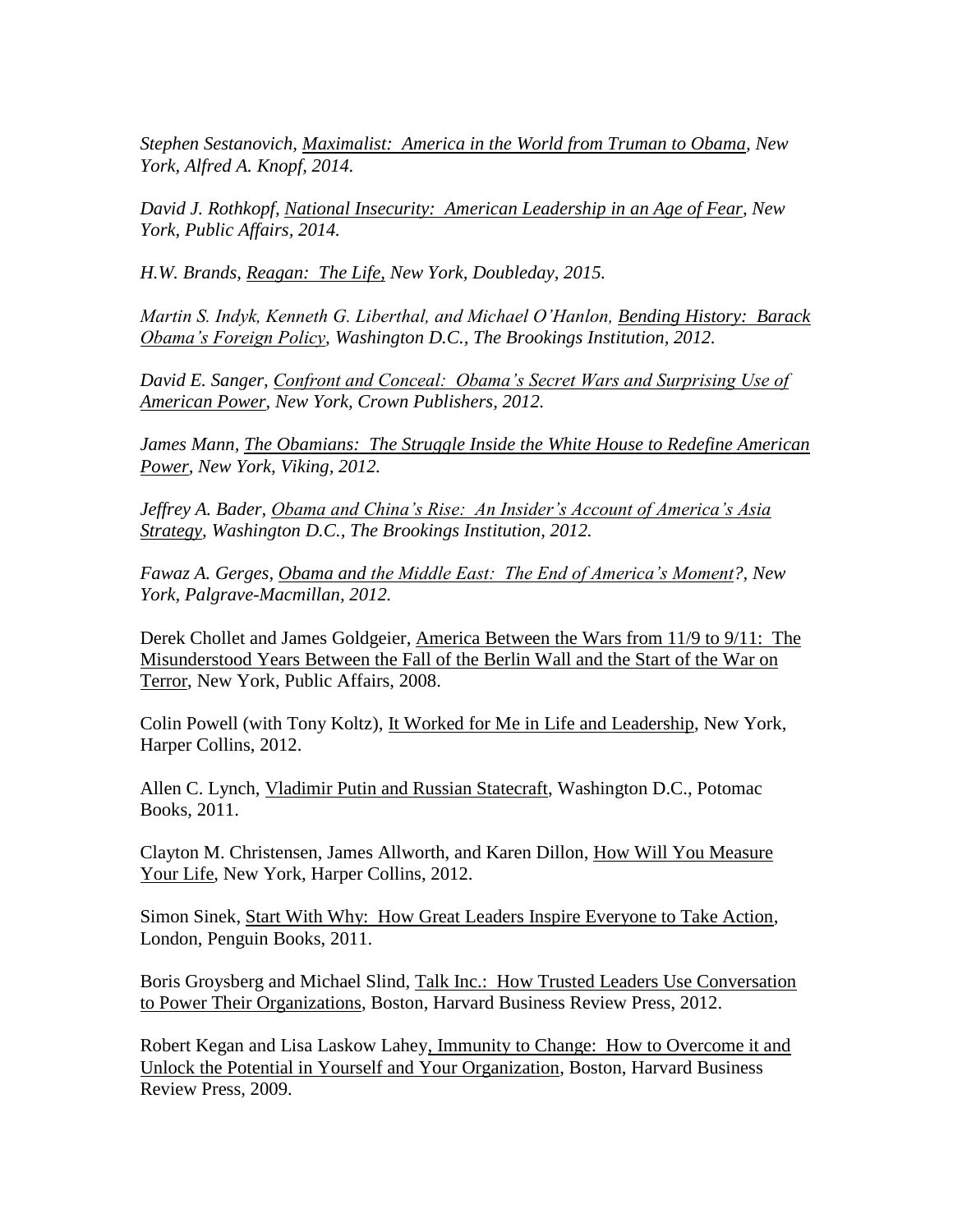Jeffrey A. Engel ed., The Fall of the Berlin Wall: The Revolutionary Legacy of 1989, New York, Oxford University Press, 2009.

Jeffrey A. Engel ed., Into the Desert: Reflections on the Gulf War, New York, Oxford University Press, 2013.

Strobe Talbott, The Great Experiment: The Story of Ancient Empires, Modern States, and the Quest for a Global Nation, New York, Simon and Schuster, 2008.

James Mann, The Rebellion of Ronald Reagan: A History of the End of the Cold War, New York, Viking, 2009.

Walter Russell Mead, Special Providence: American Foreign Policy and How it Changed the World, New York, Routledge, 2002.

Michael Lind, The American Way of Strategy: U.S. Foreign Policy and the American Way of Life, New York, Oxford University Press, 2006.

Robert Kagan, The Return of History and the End of Dreams, New York, Alfred A. Knopf, 2008.

Anatol Lieven and John Hulsman, Ethical Realism: A Vision for America's Role in the World, New York, Pantheon Books, 2006.

Sidney Hook, The Hero in History, New York, Cosimo Classics, 2008 (The Hero in History was originally published in 1943).

Melvyn P. Leffler, For the Soul of Mankind: The United States, the Soviet Union, and the Cold War, New York, Hill and Wang, 2007.

Timothy J. Colton, Yeltsin: A Life, New York, Basic Books, 2008.

Amy B. Zegart, Flawed by Design: The Evolution of the CIA, JCS, and NSC, Stanford, Ca., Stanford University Press, 1999.

James M. Goldgeier and Michael McFaul, Power and Purpose: U.S. Policy Toward Russia After the Cold War, Washington, Brookings Institution Press, 2003.

Karl F. Inderfurth and Loch K. Johnson ed., Fateful Decisions: Inside the National Security Council, New York and Oxford, Oxford University Press, 2004.

Alan G. Whittaker, Frederick C. Smith, and Elizabeth McKune, The National Security Council and Interagency System, (Research Report, Annual Update), Washington D.C., Industrial College of the Armed Forces, National Defense University, U.S. Department of Defense. Online location for this report: [http://www.ndu.edu/icaf.](http://www.ndu.edu/icaf)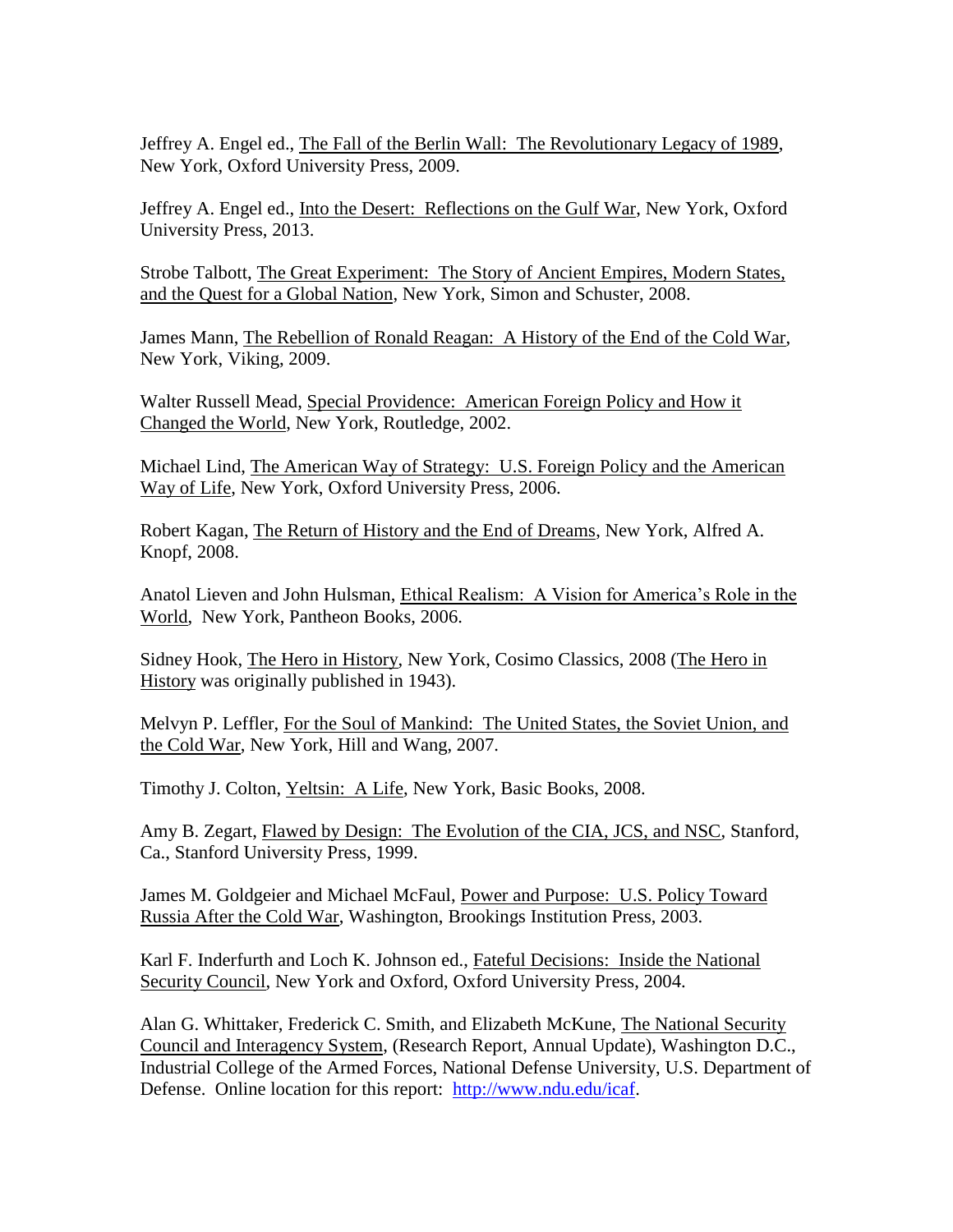Robert Dallek, Nixon and Kissinger: Partners in Power, New York, Harper Collins, 2007.

James M. Scott, Deciding to Intervene,: The Reagan Doctrine and American Foreign Policy, Durham, Duke University Press, 1996.

Henry Kissinger, Diplomacy, Simon and Schuster, New York, 1994.

Paul Lettow, Ronald Reagan and his Quest to Abolish Nuclear Weapons, New York, Random House, 2005.

Philip Zelikow and Condoleezza Rice, Germany Unified and Europe Transformed: A Study in Statecraft, Cambridge, Harvard University Press, 1995 and 1997.

Odd Arne Westad, The Global Cold War: Third World Interventions and the Making of Our Times, Cambridge, Cambridge University Press, 2005.

Richard E. Neustadt and Ernest R. May, Thinking in Time: The Uses of History for Decision Makers, New York, The Free Press, 1986.

Chester A. Crocker, High Noon in Southern Africa: Making Peace in a Rough Neighborhood, New York, Norton, 1992.

Edward J. Perkins (with Connie Cronley), Mr. Ambassador: Warrior for Peace, Norman, University of Oklahoma Press, 2006.

Michael R. Beschloss and Strobe Talbott, At the Highest Levels, Boston, Little Brown, 1993.

Strobe Talbott, The Russia Hand, New York, Random House, 2002.

George W. Breslauer, Gorbachev and Yeltsin as Leaders, Cambridge, Cambridge University Press, 2002.

Archie Brown and Lilia Shevtsova, ed. Gorbachev, Yeltsin, Putin: Political Leadership in Russia's Transition, Washington D.C., Carnegie Endowment for Peace, 2001.

Jack F. Matlock, Reagan and Gorbachev: How the Cold War Ended, New York, Random House, 2004.

Roger Kirk and Mircea Raceanu, Romania Versus the United States: Diplomacy of the Absurd, 1985-1989, New York, St. Martin's Press, 1994.

Ronald D. Asmus, Opening NATO's Door: How the Alliance Remade Itself for a New Era, New York, Columbia University Press, 2002.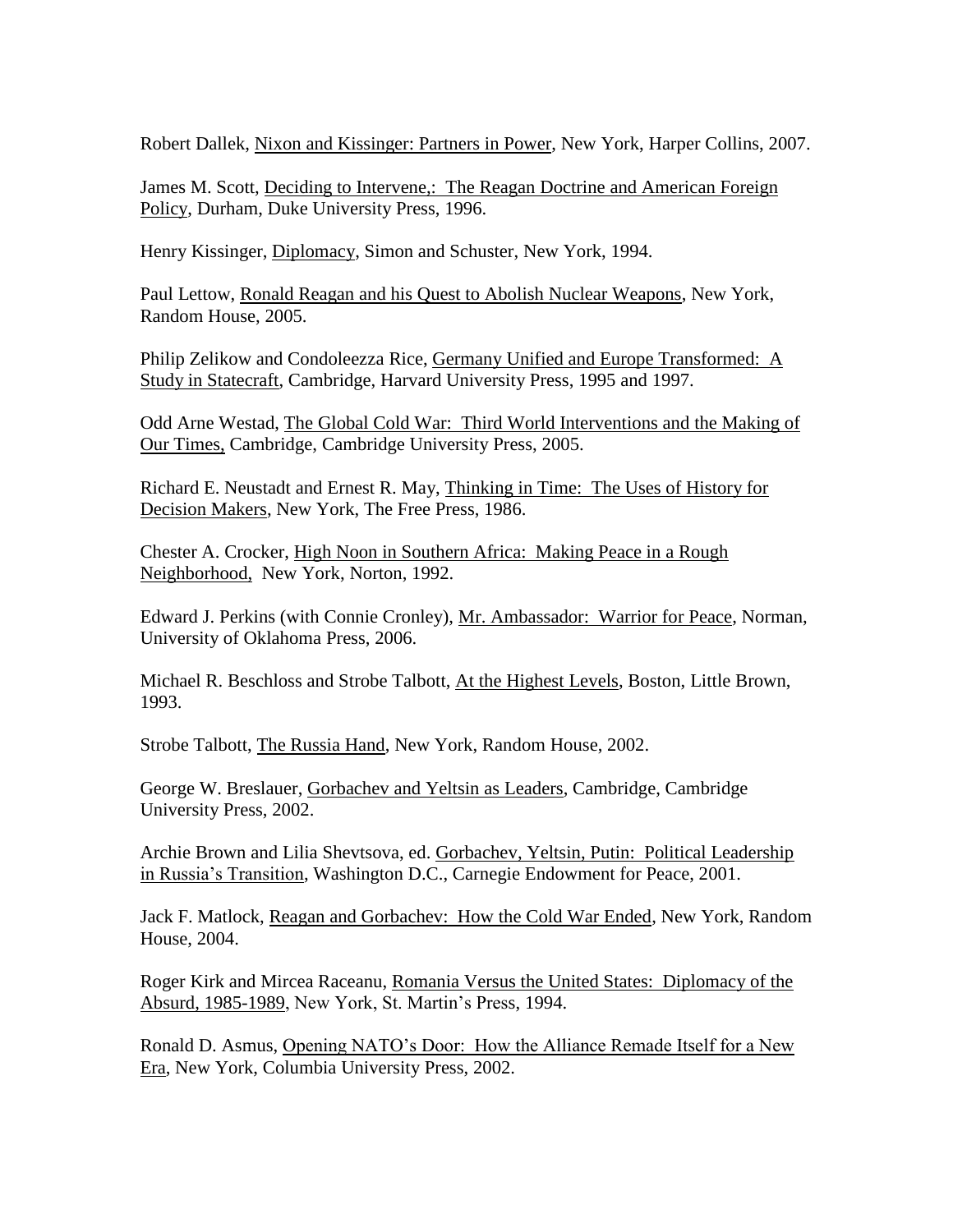Ivo H. Daalder and Michael E. O'Hanlon, Winning Ugly: NATO's War to Save Kosovo, Washington, Brookings, 2000.

James Dobbins et al., America's Role in Nation Building: From Germany to Iraq, Santa Monica, RAND, 2003.

#### **Course Outline and Reading**

#### **Week One (August 30 and September 1): Leadership, and Statecraft**

- Gates, A Passion for Leadership, pp. 3-22 and 203-228.
- Gates, Exercise of Power, pp. 3-57.
- **Optional**: Gates, A Passion for Leadership, pp. 23-202.
- **Optional**, Nye, The Powers to Lead, pp. 1-134.

# **Week Two (September 6 and 8): An American Way of Statecraft**

- Burns, The Back Channel, pp. 3-13.
- Rodman, Presidential Command, pp. 3-14.
- Mead, Special Providence, pp. 86-98.
- Suri, The Impossible Presidency, Introduction (xxiii-xxiii, 6 pages) and pp. 289-294.
- Michael Lind, "The Case for American Nationalism", *The National Interest*, May/June 2014, pp. 9-20.
- Kagan, The Return of History, pp. 85-105.
- Sestanovich, Maximalist, pp. 325-336.
- Lieven and Hulsman, Ethical Realism, pp. 66-86.
- Hook, The Hero in History, pp. 151-175.
- **Optional**, Nye, The Powers to Lead, pp. 134-148.
- **Optional**: Lind, The American Way of Strategy, pp. 249-259.
- **Optional**: Stephen Sestanovich, "American Maximalism" The National Interest, Spring, 2005, pp. 13-23.

# **Week Three (September 13 and 15): Statecraft: Running the World?**

- Gates, Exercise of Power, pp. 58-76.
- Burns, The Back Channel, pp. 388-423.
- Stephen J. Hadley, "The Role and Importance of the National Security Advisor", remarks delivered at Scowcroft Legacy Conference, Bush School of Government and Public Service, Texas A&M University, April 26, 2016, pp. 1-17.
- Daalder and Destler, In the Shadow of the Oval Office, pp. 1-11.
- Rodman, Presidential Command, pp. 15-35.
- Zegart, Flawed by Design, pp. 1-11.
- George W. Breslauer, "Evaluating Gorbachev and Yeltsin as Leaders" in Brown and Shevtsova, ed. Gorbachev, Yeltsin, and Putin, pp. 45-51.
- **Optional:** Breslauer, "Evaluating Gorbachev and Yeltsin as Leaders", pp. 51-66.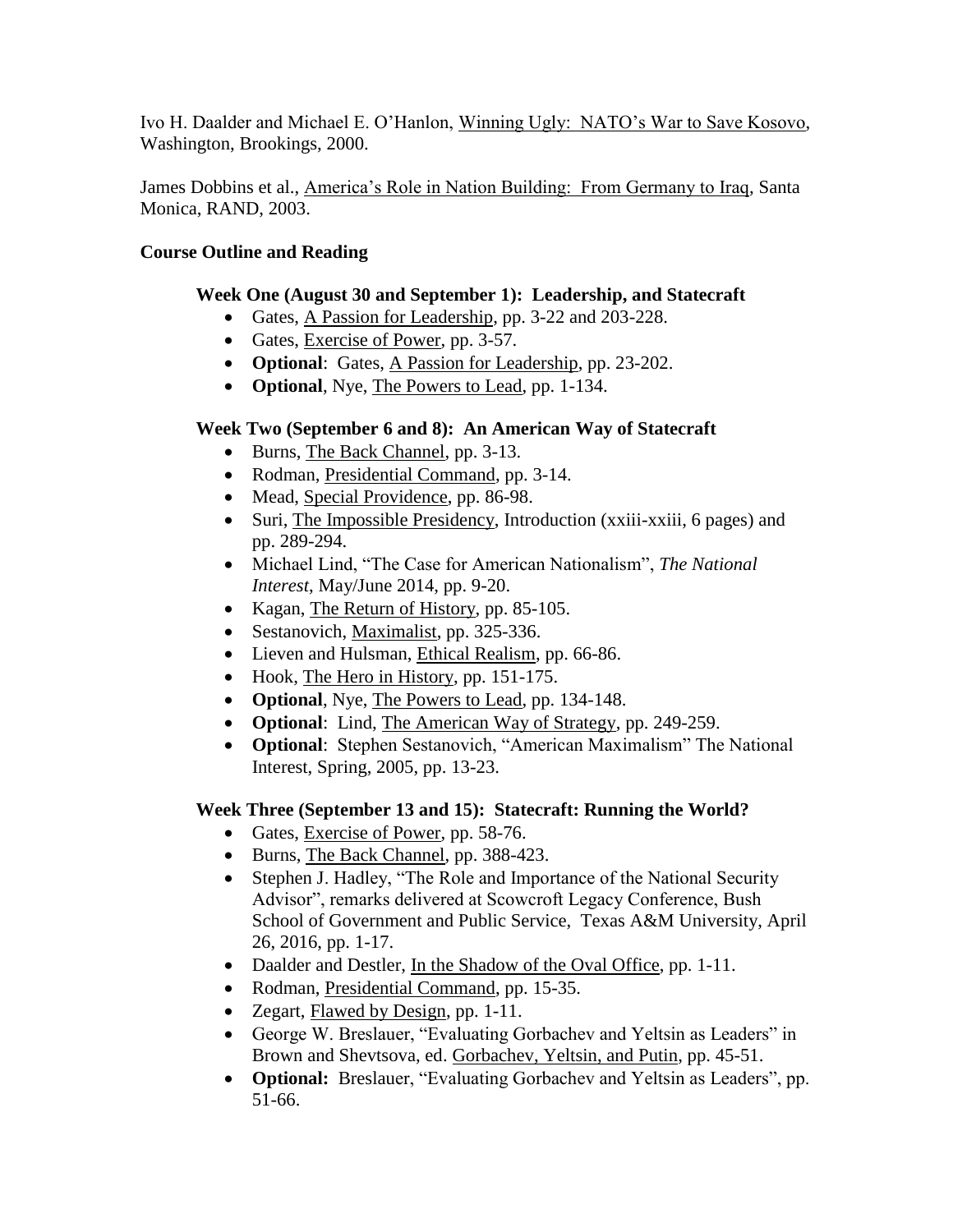- **Optional:** Gaddis, The Cold War, pp.1-47.
- **Optional**: Rothkopf, Running the World, pp. 3-21.
- **Optional***:* Daalder and Destler, In the Shadow of the Oval Office, pp. 12- 56.

#### **Week Four (September 20 and 22) Identity, Race, Gender, and American Statecraft: "The Good, the Bad and the Ugly"**

- Harry W. Kopp, "Diversity and Inclusion in the Foreign Service: A Primer," *Foreign Service Journal*, July-August 2021, pp. 23-27.
- Kathryn Drenning, "Achieving Parity for Women in the Foreign Service" *Foreign Service Journal*, July-August 2021, pp. 28-30.
- Tiana Spears, "The Power of Vulnerability", *Foreign Service Journal*, July-August 2021, pp. 34-36.
- Hunt, Ideology and U.S. Foreign Policy, pp. 46-91.
- Dower, War Without Mercy: Race and Power in the Pacific War, pp. 3-14 or Dower, Cultures of War: Pearl Harbor, Hiroshima, 9-11, Iraq, pp. 3-21.
- Fukuyama, Identity: The Demand for Dignity and the Politics of Resentment, pp. 163-183.
- Rice, Democracy, pp.  $25-31$  and pp.  $50-67$ .
- Bashevkin, Women as Foreign Policy Leaders, pp. 205-229.
- **Optional**: Kim Bissonnette, "Asian Americans Can No Longer Be Silent, and Neither Should You," *Foreign Service Journal*, July-August 2021, pp. 31-33.
- **Optional:** Michael Honigstein, "Three Myths That Sustain Structural Racism at State", *Foreign Service Journal*, July-August 2021, pp. 37-39.
- **Optional:** Charles Morrill, "Rooting Out Microaggressions" *Foreign Service Journal*, July-August 2021, pp. 40-43.

# **The Cold War – Détente to Gorbachev**

# **Week Five (September 27 and 29): "The Road to Détente"**

- Rodman, Presidential Command, pp. 36-81.
- Troy, Fight House, pp. 65-86.
- Kissinger, Diplomacy, pp. 703-732.
- Whipple, The Gatekeepers, pp. 17-46.
- Dennis Ross, Statecraft, pp. 216-236.
- **Optional:** Dallek, Nixon and Kissinger, pp. 285-305.
- **Optional**: Daalder and Destler, In the Shadow of the Oval Office, pp. 57- 93.

# **Week Six (October 4 and 6): "Détente and Its Discontents"**

- Kissinger, Diplomacy, pp. 733-761.
- Troy, Fight House, pp. 87-106 or Whipple, The Gatekeepers, pp. 47-75.
- Gates, Exercise of Power, pp. 353-386.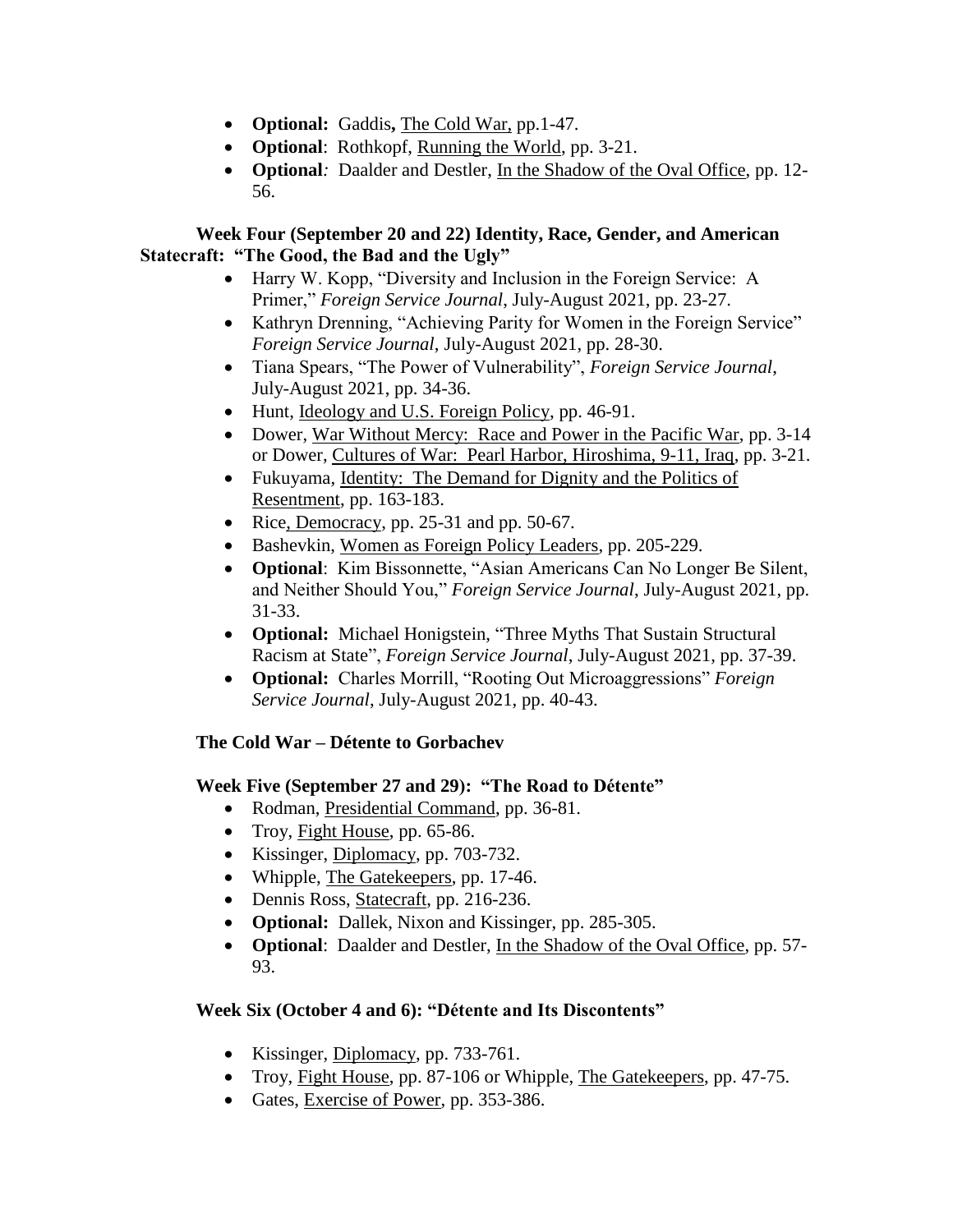- Rodman, Presidential Command, pp. 82-116.
- Ross, Statecraft, pp. 237-258.
- **Optional:** Napper Manuscript: Dissidents and Détente: How Human Rights Became Foreign Policy, Moscow 1975-77.
- **Optional**: Rothkopf, Running the World, pp. 108-156.
- **Optional**: Dallek, Nixon and Kissinger, pp. 486-495 and 520-533.

#### **Week Seven (October 11 and 13): "Superpower in Search of Itself"**

- Gates, Exercise of Power, pp. 77-117.
- Rodman, Presidential Command, pp. 117-139.
- Daalder and Destler, In the Shadow of the Oval Office, pp. 94-126.
- Troy, Fight House, pp. 107-129 or Whipple, The Gatekeepers, pp. 76-103.
- **Optional:** Napper Manuscript, Perilous Passage: Superpower Relations in a Tense Transition, Washington 1980-83.
- **Optional**: Neustadt and May, Thinking in Time, pp 1-16.
- **Optional**: Rothkopf, Running the World, pp 157-209.

# **Week Eight (October 18 and 20): "Actors"**

- Gates, Exercise of Power, pp. 165-198.
- Burns, The Back Channel, pp. 15-33 or Napper Manuscript, How the Cold War in Africa Ended, Washington 1986-88.
- Suri, The Impossible Presidency, pp. 225-260.
- Whipple, The Gatekeepers, pp. 104-131.
- Neustadt and May, Thinking in Time, pp. 232-246.
- **Optional**: Perkins, Mr. Ambassador, pp. 3-11 and 421-434.
- **Optional**: Daalder and Destler, In the Shadow of the Oval Office, pp. 127-167**.**
- **Optional**: Neustadt and May, Thinking in Time, pp. 232-246.
- **Optional:** Mann, The Rebellion of Ronald Reagan, pp. 223-240 and 269- 306.
- **Optional**: Perkins, Mr. Ambassador, pp. 405-420.

# **Week Nine (October 25 and 27): "Twilight at the NSC"**

- Burns, The Back Channel, pp. 33-42 or Napper Manuscript, The Power of Myth: How Gorbachev and Reagan Reshaped the Imagery of the Cold War, Moscow 1984-86.
- Abraham D. Sofaer, "A Legacy of Reykavik: Negotiating with Enemies," Hoover Press, Drell-Shultz, pp. 127-145.
- Troy, Fight House, pp. 131-155.
- Rodman, Presidential Command, pp. 140-178.
- Whipple, The Gatekeepers, pp. 132-159.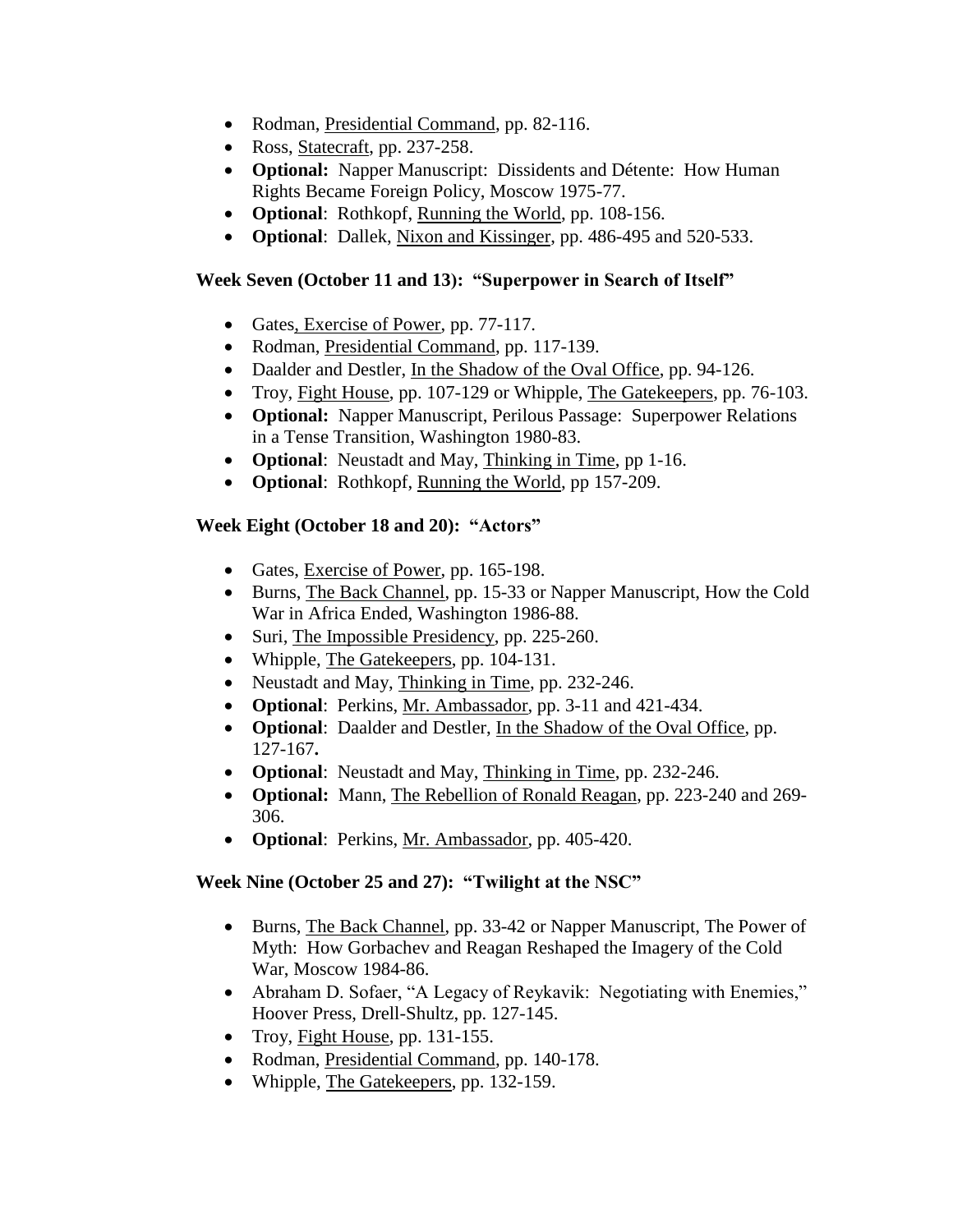- Jack Matlock, "The End of the Cold War," *Harvard International Review*, Fall, 2001, 2 pages.
- **Optional**: Kissinger, Diplomacy, pp. 762-803.
- **Optional**: Rothkopf, Running the World, pp. 210-259.

#### **Victory or Collapse? – The End of Warsaw Pact and the Soviet Union**

#### **Week Ten (November 1 and 3): "Across a Bright Line in History"**

- Burns, The Back Channel, pp. 43-81 or Napper Manuscript, Ceausescu's Gotterdammerung: The Cold War Ends in Romania, Bucharest 1989- 1991,
- Gates, Exercise of Power, pp. 249-291.
- Rodman, Presidential Command, pp. 179-202.
- Troy, Fight House, pp. 205-227 or Whipple, The Gatekeepers, pp. 160-185.
- Engel, When the World Seemed New, pp. 474-484.
- **Optional**: Robert Hutchings, "American Diplomacy and the End of the Cold War in Europe," prepared for conference on Reinventing Diplomacy at LBJ School, UT Austin, May 10-11, 2013, (9 pages) and comment by Larry C. Napper on Hutchings paper, 7 pages.
- **Optional**: Daalder and Destler, In the Shadow of the Oval Office, pp. 168-204.
- **Optional**: Napper Manuscript, The Center Cannot Hold: The Collapse of the Soviet Union.
- **Optional**: Rothkopf, Running the World, pp. 260-302.
- **Optional**: Ross, **Statecraft:** pp. 29-47 and 73-99.
- **Optional**: Chollet and Goldgeier, America Between the Wars, pp. 1-28.

# **Week Eleven (November 8 and 10): "Wrong Foot Forward to Turning Point**

- Daalder and Destler, In the Shadow of the Oval Office, pp. 205-249.
- Gates, Exercise of Power, pp. 118-141.
- Burns, The Back Channel, pp. 82-111 or Napper manuscript, Working with the "Russia Hand" 1993-94.
- Whipple, The Gatekeepers, pp. 186-219 or Troy, Fight House, pp. 181- 203.
- **Optional**: Rothkopf, Running the World, pp. 303-343.
- **Optional**: Chollet and Goldgeier, America Between the Wars, pp. 29- 145.
- **Optional**: Talbott, The Great Experiment, pp. 280-323.

#### **"War In a Time of Peace"**

# **Week Twelve (November 15 and 17): "The Indispensable Nation"**